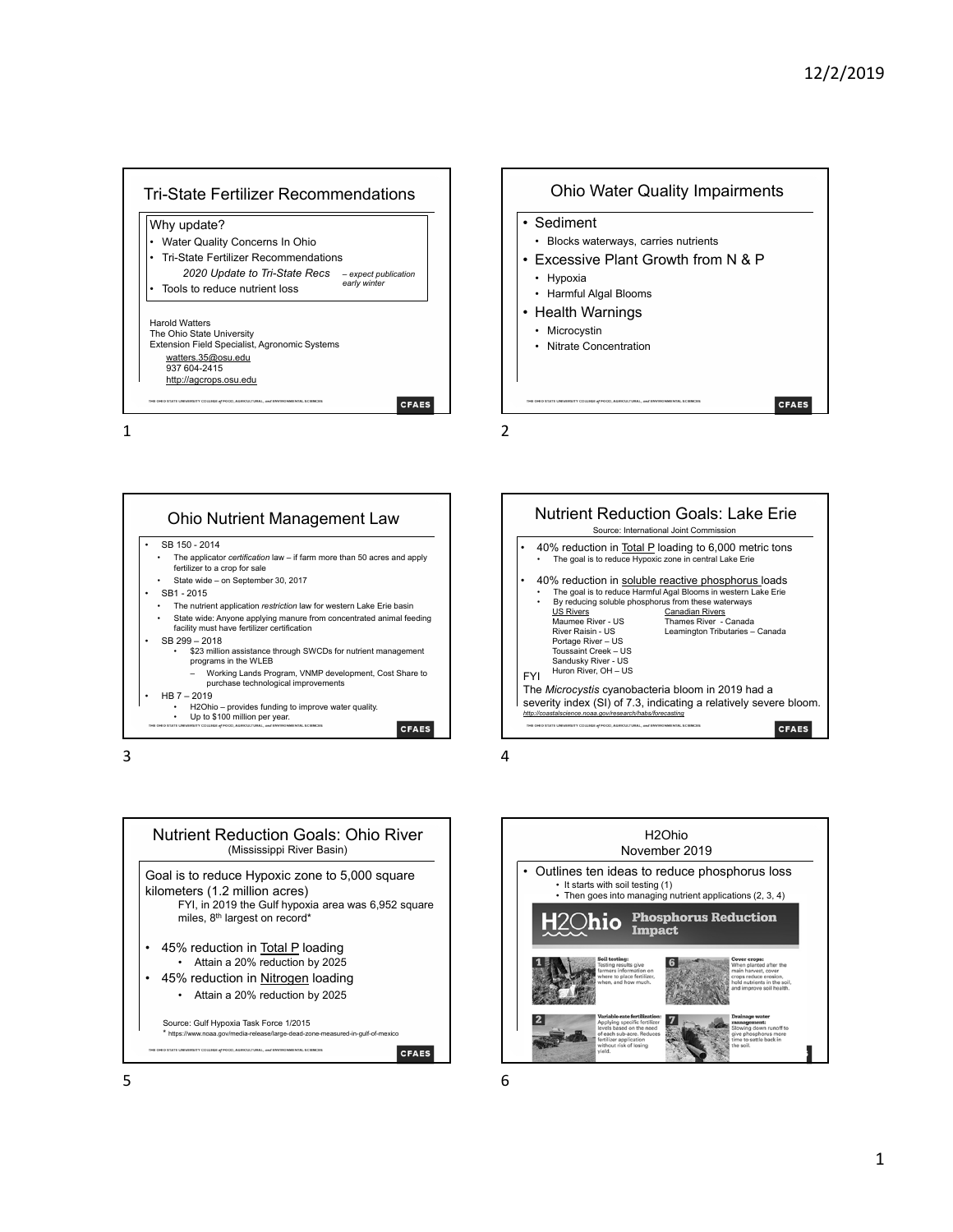









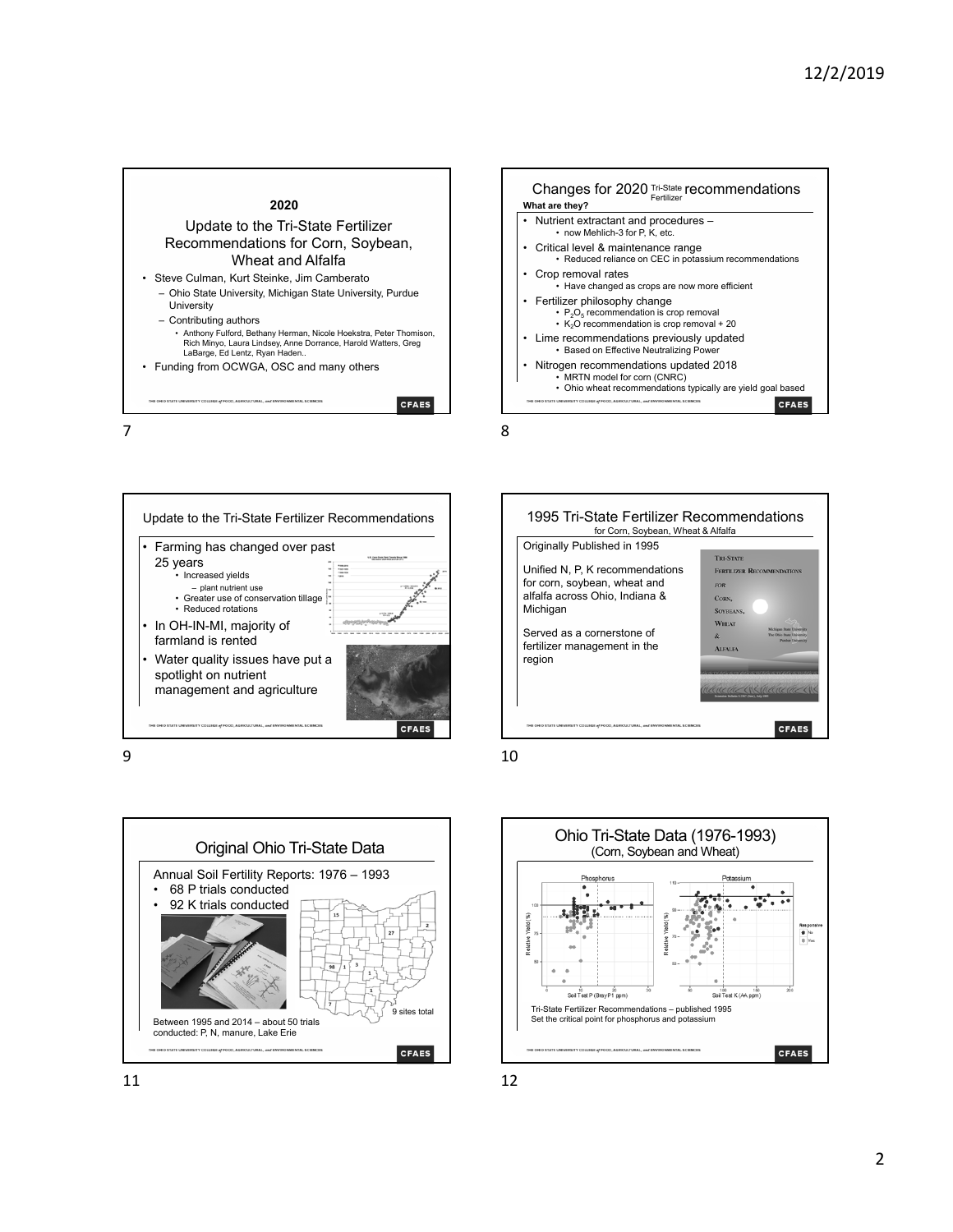











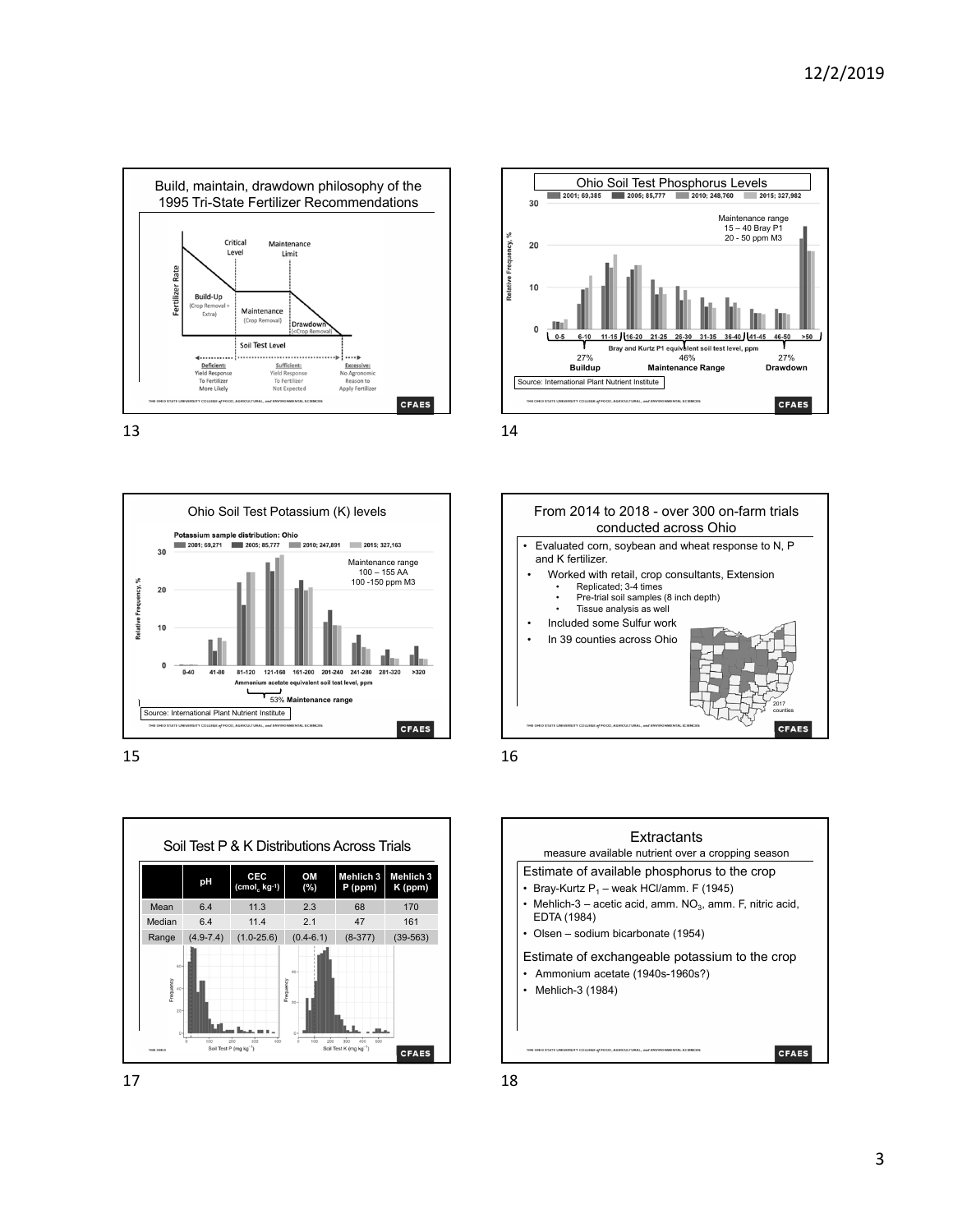





Yield response if soil test was in maintenance range? Yield responses to P and K fertilizer in soils in the current maintenance range were very rare from recent data. • And compares with information contained in the 1995 Tri-State Recommendations **CFAES** 







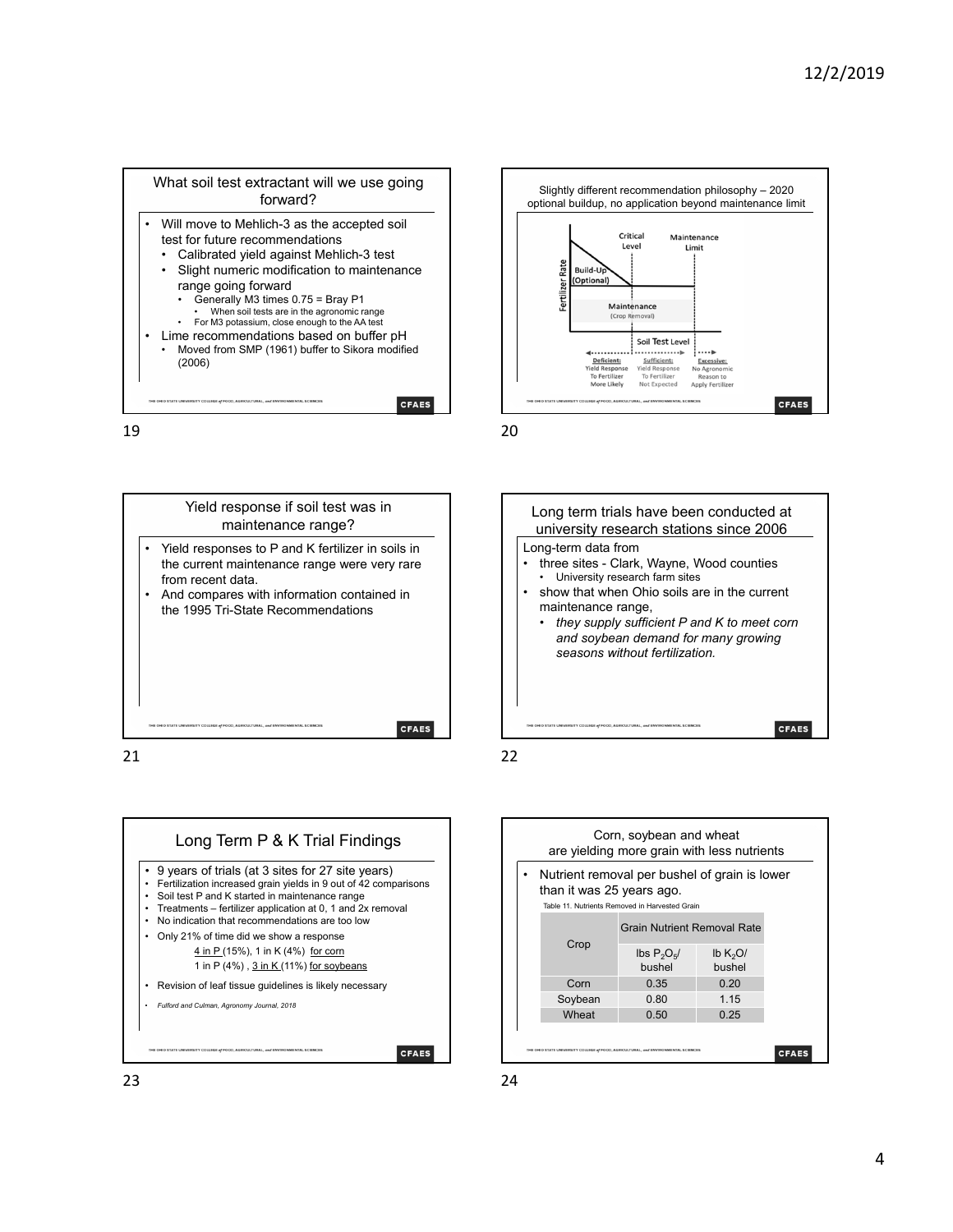| <b>Nutrient</b>  | Current | 1995 Tri-    |            |
|------------------|---------|--------------|------------|
|                  | Data    | <b>State</b> | % decrease |
| Corn             |         |              |            |
| $P_2O_5$         | 0.35    | 0.37         | 5%         |
| K <sub>2</sub> O | 0.20    | 0.27         | 26%        |
| Soybean          |         |              |            |
| $P_2O_5$         | 0.80    | 0.80         |            |
| $K_2O$           | 1.15    | 1.4          | 18%        |
| Wheat            |         |              |            |
| $P_2O_5$         | 0.50    | 0.63         | 21%        |
| $K_2O$           | 0.25    | 0.37         | 32%        |









Remarks on the new Recommendations Recommended fertilizer rate when soil test P and K are in the maintenance range for grains. Crop Yield Recommended Fertilizer Rate (bushel/ acre) lbs  $P_2O_5/$  acre lb  $K_2O/$  acre Corn 150 53 50 200 70 60 250 88 70<br>300 105 80 300 105 80<br>30 24 55 Soybean 30 24<br>50 40 50 40 78 70 56 101 90 72 124 Wheat 50 25 33 75 38 39 100 50 45 125 63 51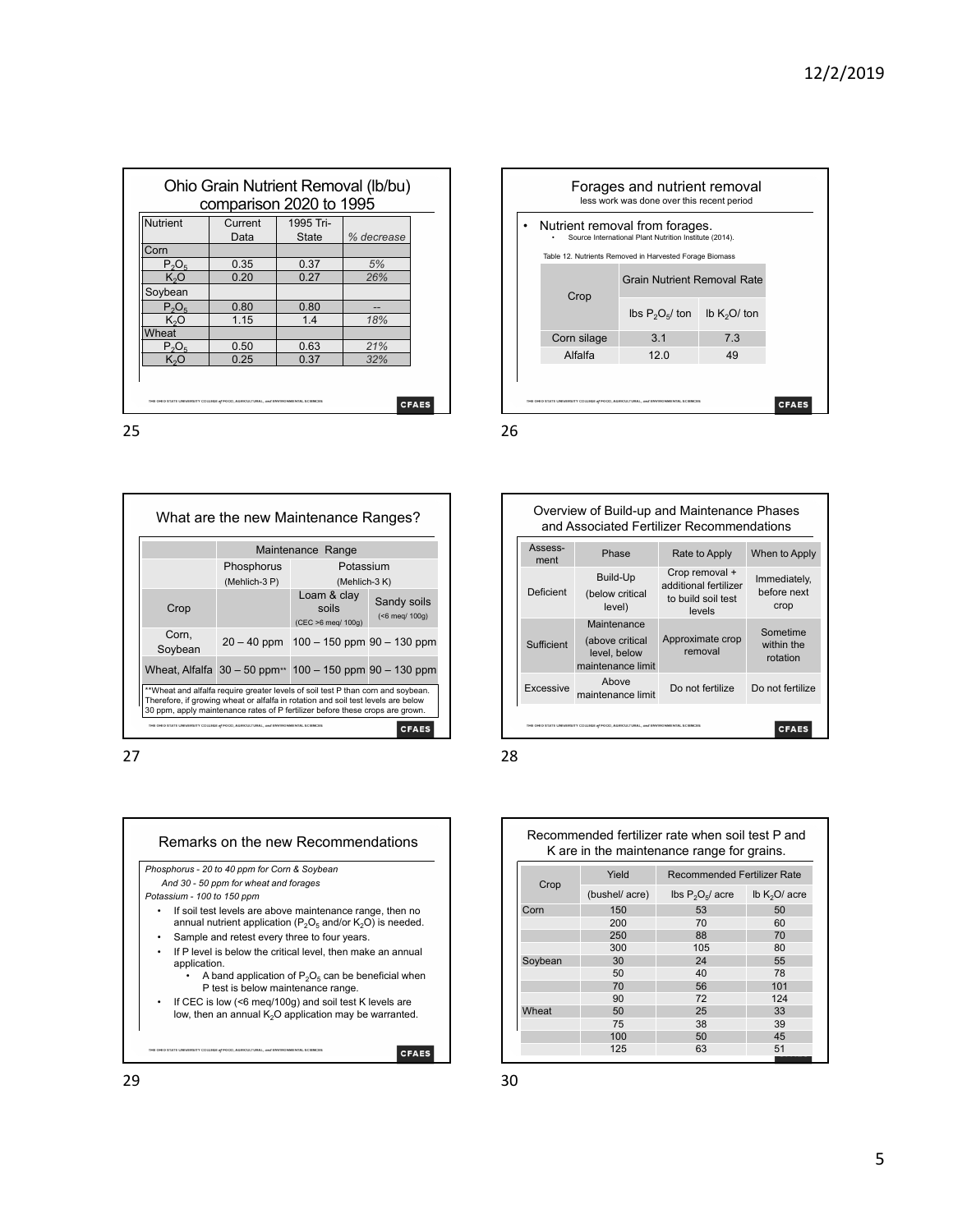| Crop               | Yield       | <b>Recommended Fertilizer</b><br>Rate |     |  |  |
|--------------------|-------------|---------------------------------------|-----|--|--|
|                    | (tons/acre) | lbs $P_2O_5$ acre lb $K_2O$ acre      |     |  |  |
| <b>Corn Silage</b> | 20          | 62                                    | 166 |  |  |
|                    | 25          | 78                                    | 203 |  |  |
|                    | 30          | 93                                    | 239 |  |  |
|                    | 35          | 109                                   | 276 |  |  |
|                    |             |                                       |     |  |  |
| Alfalfa            | 4           | 48                                    | 216 |  |  |
|                    | 6           | 72                                    | 300 |  |  |
|                    | 8           | 96                                    | 300 |  |  |
|                    | 10          | 120                                   | 300 |  |  |









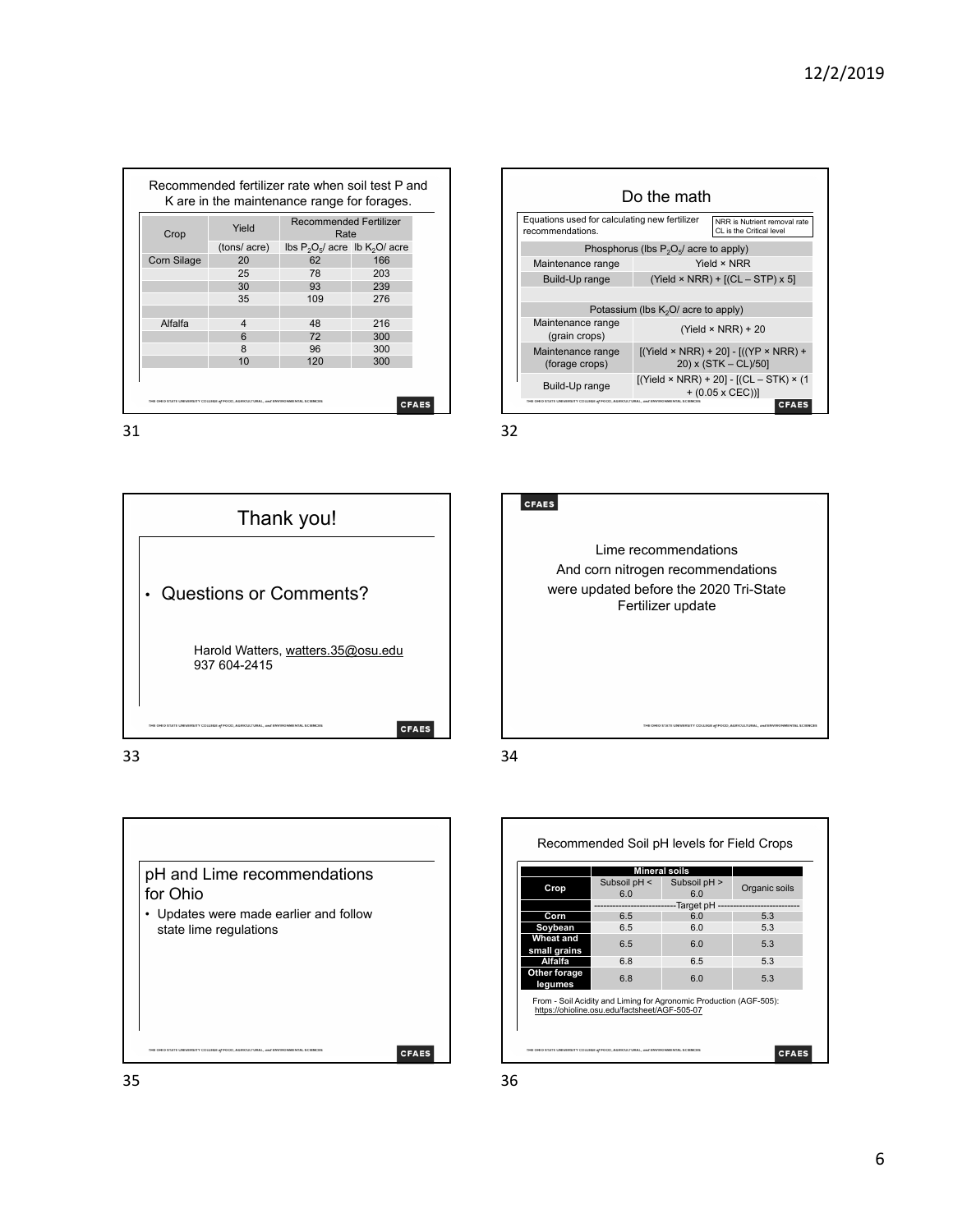|                                                                                                                      |                | <b>Fineness</b><br>% passing mesh size |     |     |           | Water (%) | <b>ENP (lbs/ton)</b> |
|----------------------------------------------------------------------------------------------------------------------|----------------|----------------------------------------|-----|-----|-----------|-----------|----------------------|
| Grade                                                                                                                | <b>TNP (%)</b> |                                        |     |     |           |           |                      |
|                                                                                                                      |                | 8                                      | 20  | 60  | <b>FI</b> |           |                      |
| Aglime superfine                                                                                                     | 100            | 100                                    | 100 | 100 | 100       | $\Omega$  | 2000                 |
| Dolomitic hydrated aglime                                                                                            | 140            | 100                                    | 99  | 76  | 90        | $\Omega$  | 2520                 |
| Calcitic aglime                                                                                                      | 99             | 99                                     | 60  | 37  | 59        | $\Omega$  | 1168                 |
| Dolomitic aglime                                                                                                     | 105            | 97                                     | 95  | 90  | 93        | $\Omega$  | 1953                 |
| Waste water lime                                                                                                     | 102            | 100                                    | 100 | 100 | 100       | 74        | 530                  |
| Pelletized lime                                                                                                      | 93             | 100                                    | 100 | 100 | 100       | $\Omega$  | 1860                 |
| These are liming materials available in the state of Ohio. Depending upon source, lime characteristics<br>will vary. |                |                                        |     |     |           |           |                      |





| Buffer pH <sup>1</sup> |                                  | inches (adapted from Tri-State Fertilizer Recommendations, 1996).<br><b>Desired pH levels</b> | We now use the modified SMP<br>buffer - aka Sikora<br>Organic soils |         |           |
|------------------------|----------------------------------|-----------------------------------------------------------------------------------------------|---------------------------------------------------------------------|---------|-----------|
|                        |                                  | <b>Mineral soils</b>                                                                          |                                                                     |         |           |
|                        | $6.8^{2}$                        | $6.5^{3}$                                                                                     | 6.0 <sup>4</sup>                                                    | Soil pH | 5.3       |
|                        | tons agricultural limestone/acre |                                                                                               |                                                                     |         | tons/acre |
| 6.8                    | 0.9                              | 0.8                                                                                           | 0.7                                                                 | 5.2     | 0.0       |
| 6.7                    | 1.6                              | 1.4                                                                                           | 1.1                                                                 | 5.1     | 0.5       |
| 6.6                    | 2.2                              | 2.0                                                                                           | 1.6                                                                 | 5.0     | 0.8       |
| 6.5                    | 2.9                              | 2.5                                                                                           | 2.0                                                                 | 4.9     | 1.3       |
| 6.4                    | 3.6                              | 3.1                                                                                           | 2.5                                                                 | 4.8     | 1.7       |
| 6.3                    | 4.2                              | 3.6                                                                                           | 3.0                                                                 | 4.7     | 2.1       |
| 6.2                    | 4.9                              | 4.2                                                                                           | 3.4                                                                 | 4.6     | 2.5       |
| 6.1                    | 5.6                              | 4.7                                                                                           | 3.9                                                                 | 4.5     | 2.9       |
| 6.0                    | 6.2                              | 5.3                                                                                           | 4.4                                                                 | 4.4     | 3.3       |





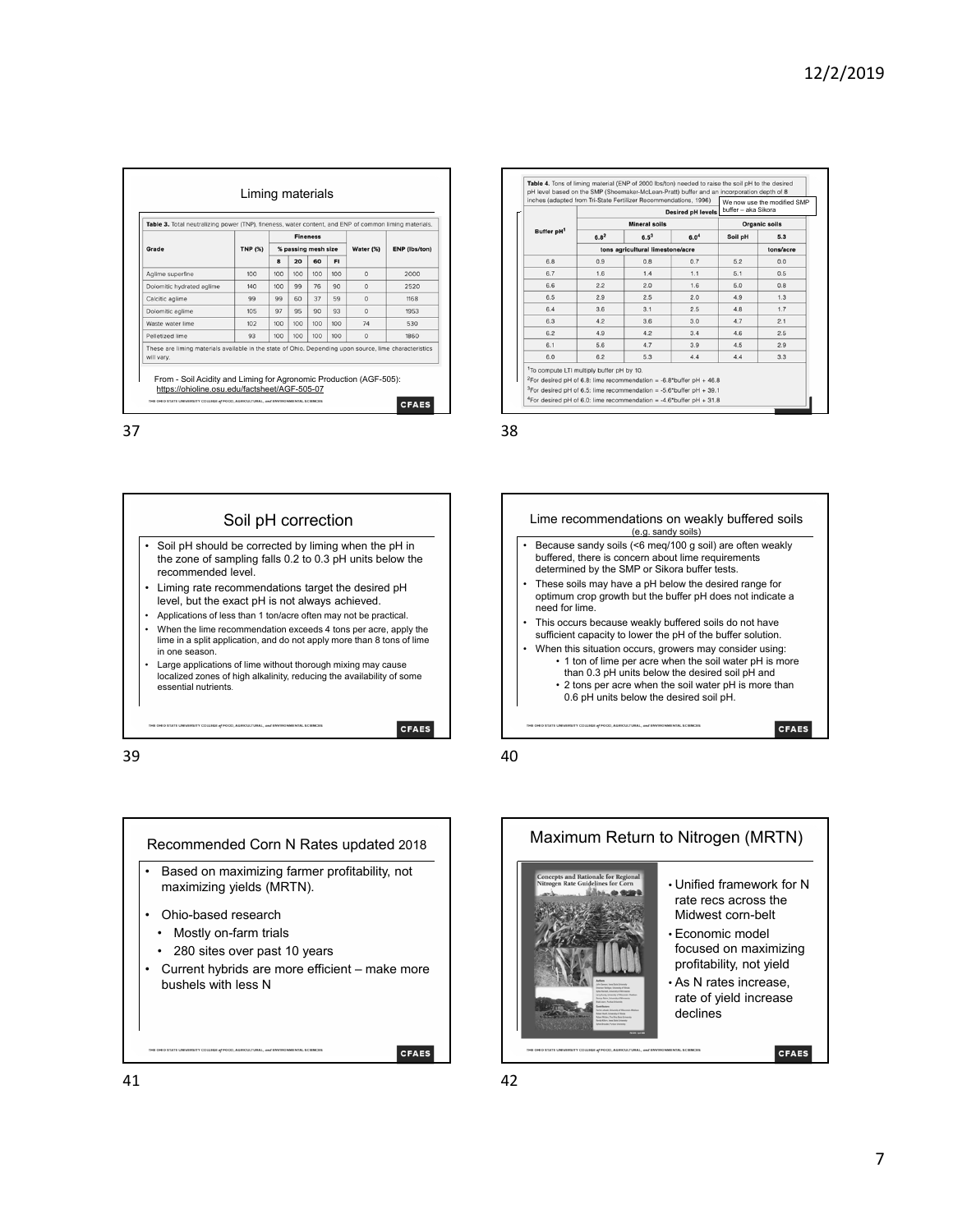



New Ohio Corn N Rates — Economic model focused **Price of Nitrogen Fertilizer (\$/ lb) Price/ bushel**   $$0.30$   $$0.35$   $$0.40$   $$0.45$   $$0.50$ **corn \$3.25** 185 176 168 162 155 **\$3.50** 187 180 173 166 160 **\$3.75** 191 184 176 170 164 **\$4.00** 195 186 180 174 168 **\$4.25** 199 190 184 177 171 **\$4.50** 200 193 185 180 175 http://go.osu.edu/corn-n-rate CFAES







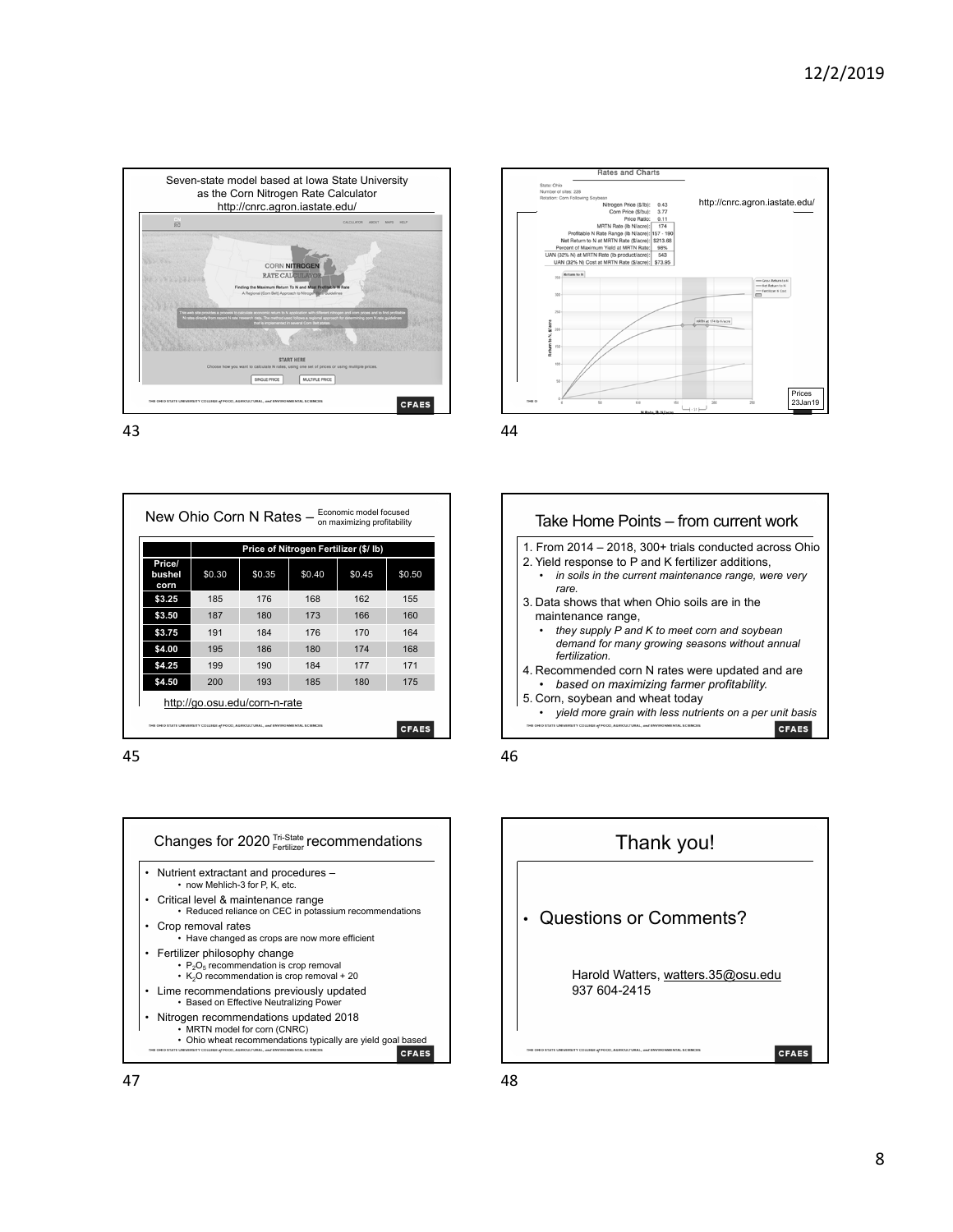